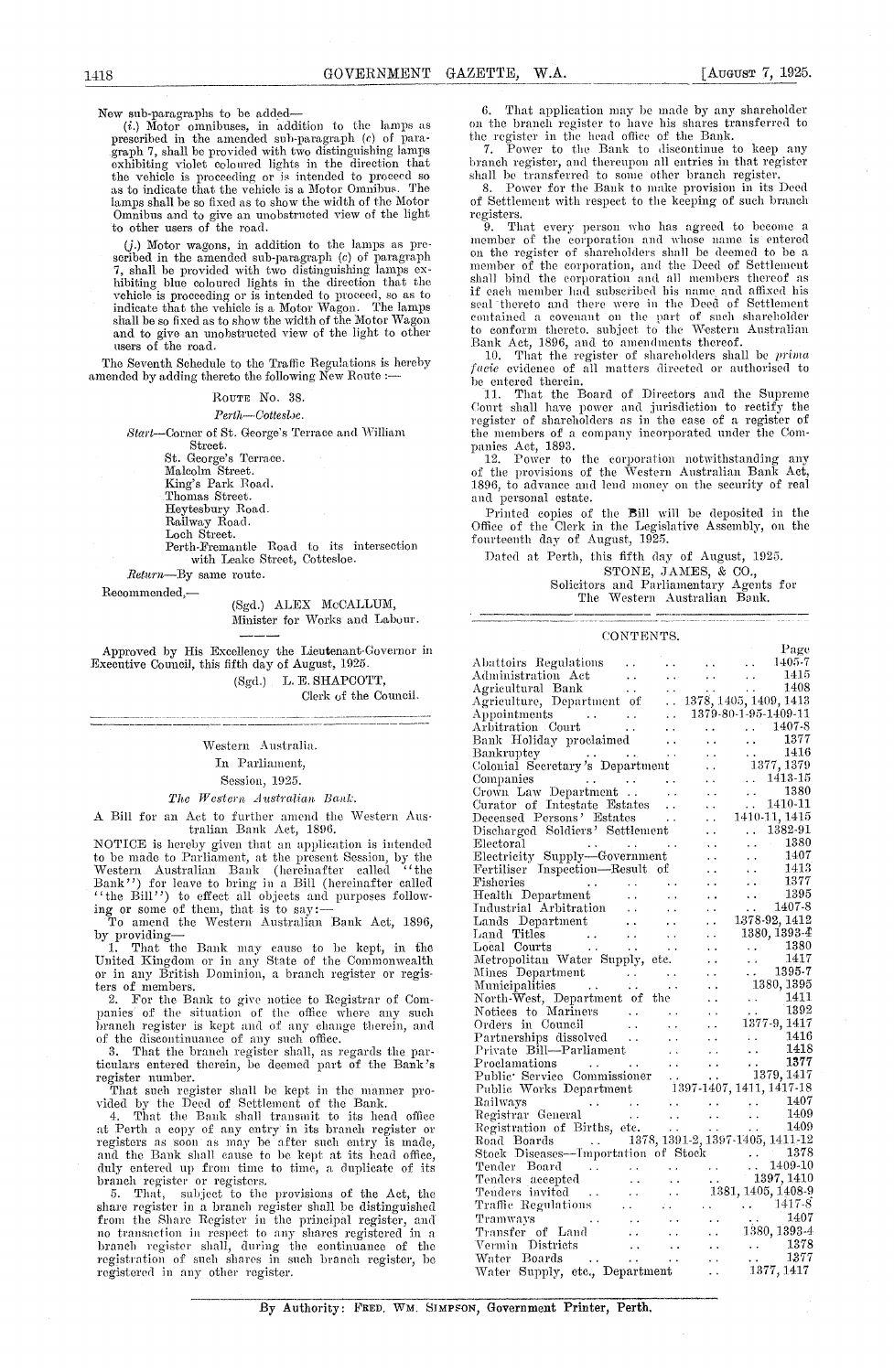

# Government Gazette

## PERTH, FRIDAY, 7 AUGUST 1925 No. 34

© STATE OF WESTERN AUSTRALIA

### **CONTENTS**

Abattoirs Regulations Administration Act Agricultural Bank Agriculture, Department of Appointments Arbitration Court Bank Holiday proclaimed Bankruptcy Colonial Secretary's Department Companies Crown Law Department Curator of Intestate Estates Deceased Persons' Estates Discharged Soldiers' Settlement Electoral Electricity Supply—Government Fertiliser Inspection—Result of Fisheries Health Department Industrial Arbitration Lands Department Land Titles Local Courts Metropolitan Water Supply, etc. Mines Department Municipalities North-West, Department of the Notices to Mariners Orders in Council Partnerships dissolved Private Bill - Parliament Proclamations Public Service Commissioner Public Works Department Railways Registrar General Registration of Births, etc. Road Boards Stock Diseases—Importation of Stock Tender Board Tenders accepted